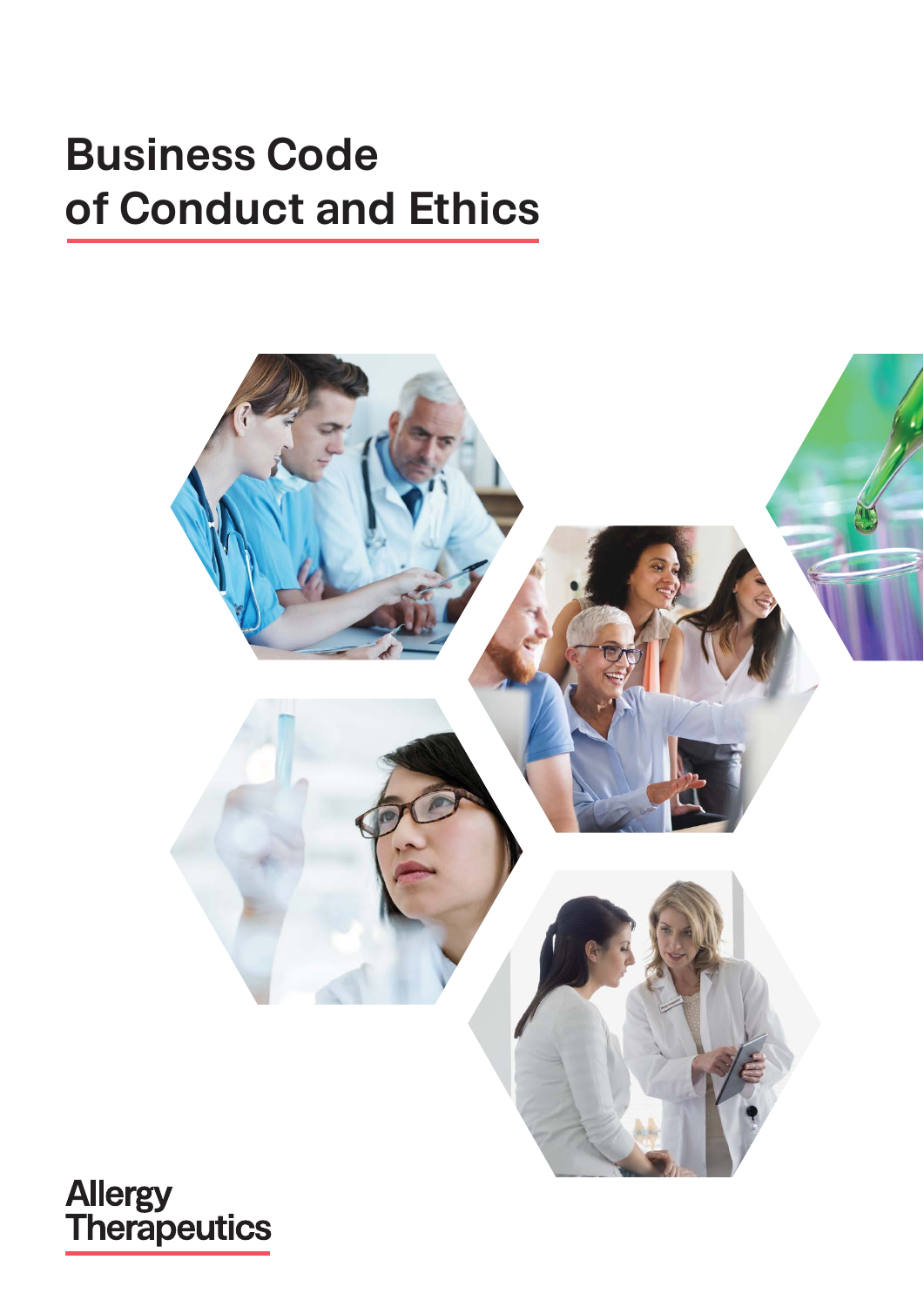## **Chief Executive Officer's statement**

Dear All,

At Allergy Therapeutics Group, we are transforming the lives of our patients and their families through our innovative immunotherapy and medical products. Our three core values of Visionary, Commitment and Menschlichkeit shape how we work and are at the heart of any decision we make.

Our Business Code of Conduct and Ethics guides us in pursuit of our purpose and shows us how to make ethical decisions. We value our reputation and we want to be a trusted business partners to all our stakeholders: our employees, patients, investors, suppliers and also the communities in which we operate. Creating, building and maintaining trust requires a strong and long-term commitment towards high standards of ethics throughout the entire business.

This Business Code of Conduct and Ethics applies to all employees and outlines the standards of behavior that we expect from them, ensuring a globally consistent culture of integrity. The Code is the foundation of our corporate culture and sets out our principles on how we operate. Each of our employees is responsible for developing our culture and maintaining our reputation as a visionary immunotherapy business and the Code sets out the core requirements for business conduct at the Allergy Therapeutics Group. The Code includes specific requirements and guidance for critical risk areas, helps us all make more informed decisions and explains where to seek further information.

Please read this Code carefully and do ask if you have any questions.

Sincerely, Manuel Llobet CEO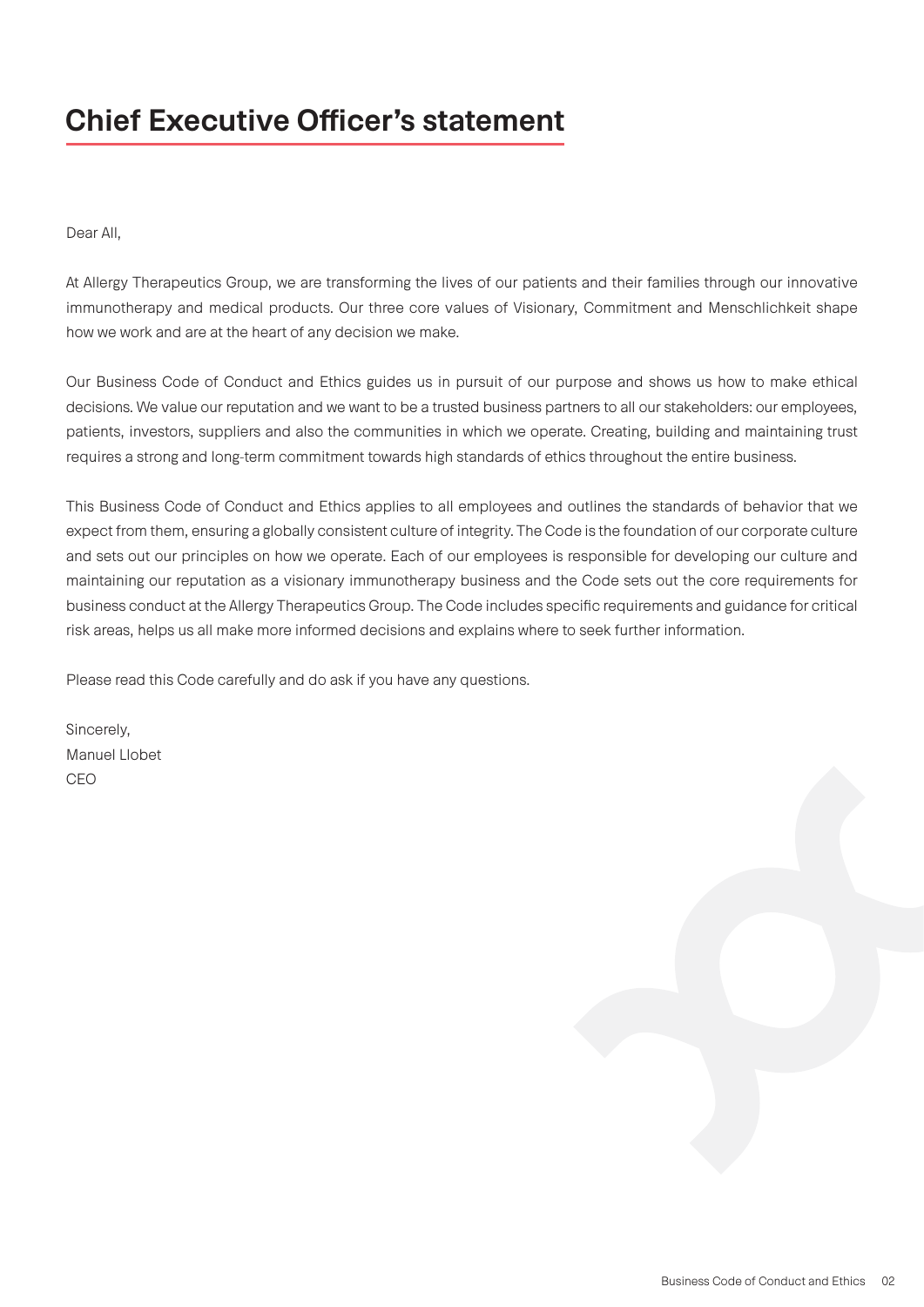## **Contents**

| <b>Chief Executive Officer's statement</b>                                | $\overline{2}$          |
|---------------------------------------------------------------------------|-------------------------|
| Our code. Our responsibility                                              | $\overline{\mathbf{4}}$ |
| <b>Quality. Part of everything we do</b>                                  | 6                       |
| Our work place. Our community                                             | 7                       |
| Non-discrimination and preventing harassment and bullying                 | 7                       |
| Health & Safety                                                           | 8                       |
| Reporting Adverse Events & Product Complaints                             | 8                       |
| Our Environmental Impact                                                  | 9                       |
| Modern Slavery and Human Trafficking                                      | 9                       |
| How we work. Transparency, honesty and integrity                          | 10                      |
| Anti-Bribery and Corruption                                               | 10                      |
| Interactions with Health Care Professionals and Health Care Organisations | 11                      |
| <b>Our Business Partners</b>                                              | 11                      |
| Interactions with Patients                                                | 12                      |
| Conflicts of Interest                                                     | 12                      |
| Anti-Money Laundering, Terrorism Financing and Anti-Tax Evasion           | 13                      |
| Data Privacy and Security                                                 | 13                      |
| Confidential Information                                                  | 13                      |
| Inside Information and Trading                                            | 13                      |
| Speak Up                                                                  | 14                      |
| Non-retaliation                                                           | 14                      |
| Implementation and further information                                    | 15                      |
| Waivers                                                                   | 15                      |
| <b>Breaches</b>                                                           | 15                      |
| Training                                                                  | 15                      |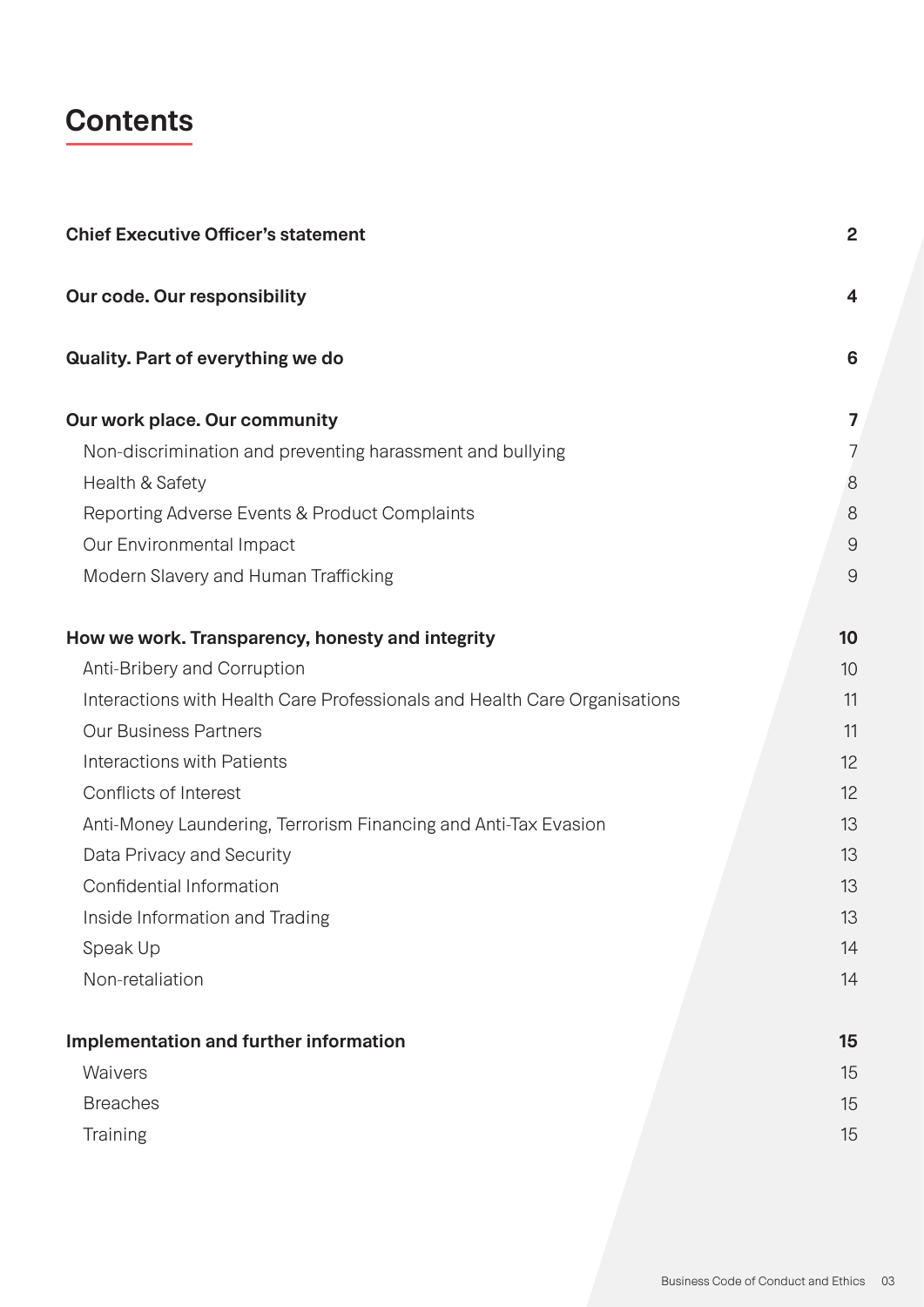## **Our code Our responsibility**

At the AT Group we have three core values that shape how we work and are at the heart of every decision we make. These core values are who we are: Visionary, Commitment and Menschlichkeit.

This Code is an extension of our core values. It is a set of principles and expectations that guide the behaviours of everyone working for and on behalf of the AT Group.



SHOWING HUMANITY AND TREATING EACH OTHER WITH HONESTY AND RESPECT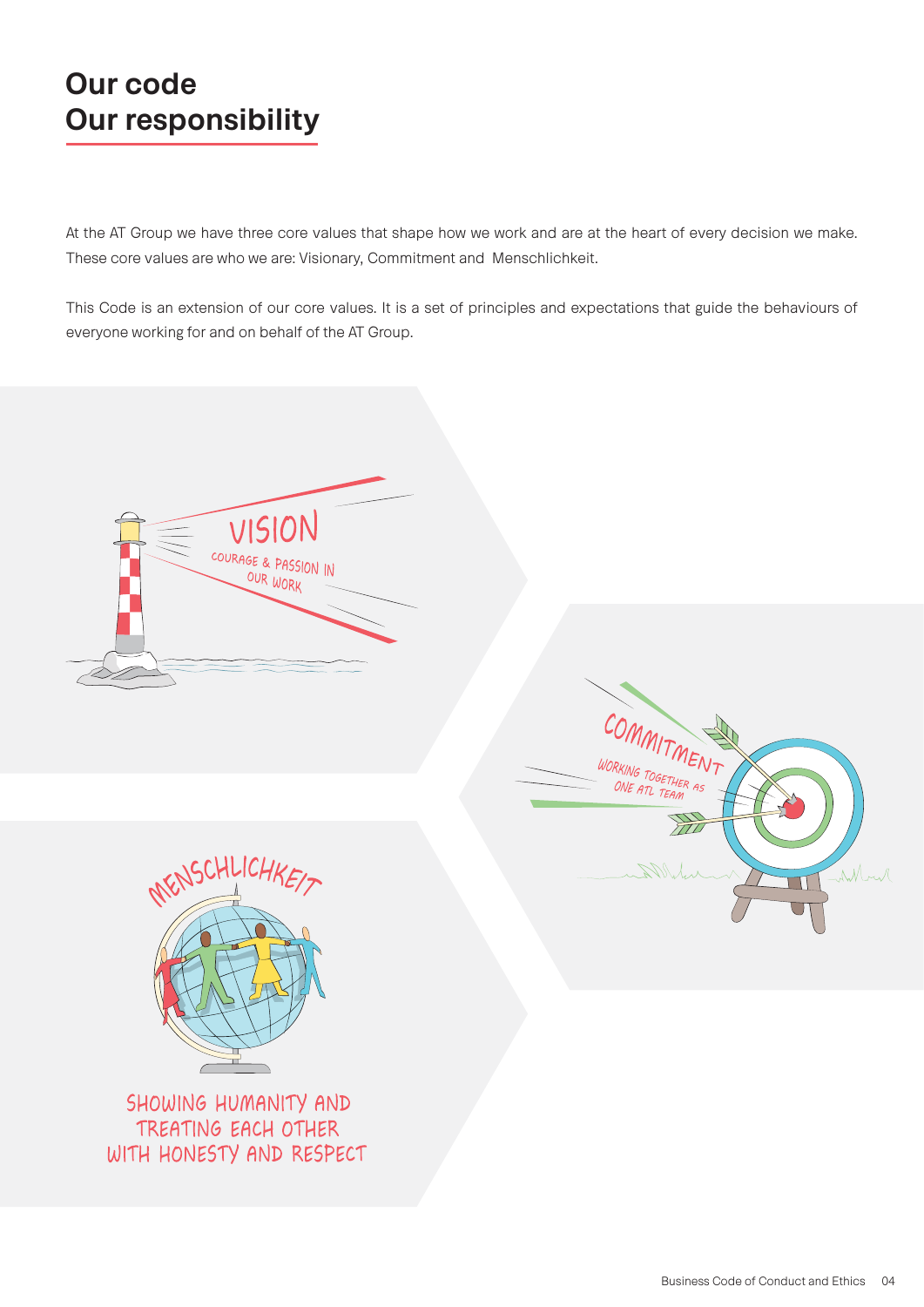## **Our code Our responsibility**

## **Our expectations**

- Behave in a manner consistent with our values and the Code this is your responsibility.
- Adhere to applicable industry codes, laws, rules and regulations.
- Be honest, transparent and act with integrity in all you do
- If you witness misconduct or breaches of the Code, Speak Up.
- When in doubt, ask for help and advice.
- Understand that violations of the Code will not be tolerated and can have consequences for everyone.

## **Read More**

The AT Group is committed to compliance with all laws, rules, and regulations that apply to our business, so it is important to be aware of different laws and customs that apply in the countries where we operate. If any provision of our Code conflicts with a local law or requirement, you should seek guidance from your Line Manager or our Corporate Governance Team.

The Code does not answer how to act in every situation, but it does outline the general standard of behavior expected by you. It also provides information on how to seek further guidance, ask questions, and raise concerns.

We are each responsible for behaving in accordance with the Code, our policies and our values. We must hold each other accountable to do the same.

## **Q&A**

I work in the Netherlands. Does the Code apply to me?

*Yes the Code applies to all employees of the AT Group, no matter where in the business you work.*

I have a temporary worker joining my team. Will the Code apply to them?

*Yes, our Code applies to temporary workers and consultants who are working on behalf of the AT Group, please ensure that you direct any new team members to the Code as part of their induction into the business.*

#### **Further Information**

For further information about the Allergy Therapeutics Group please speak to your line manager, local HR team or visit our corporate website at www.allergytherapeutics.com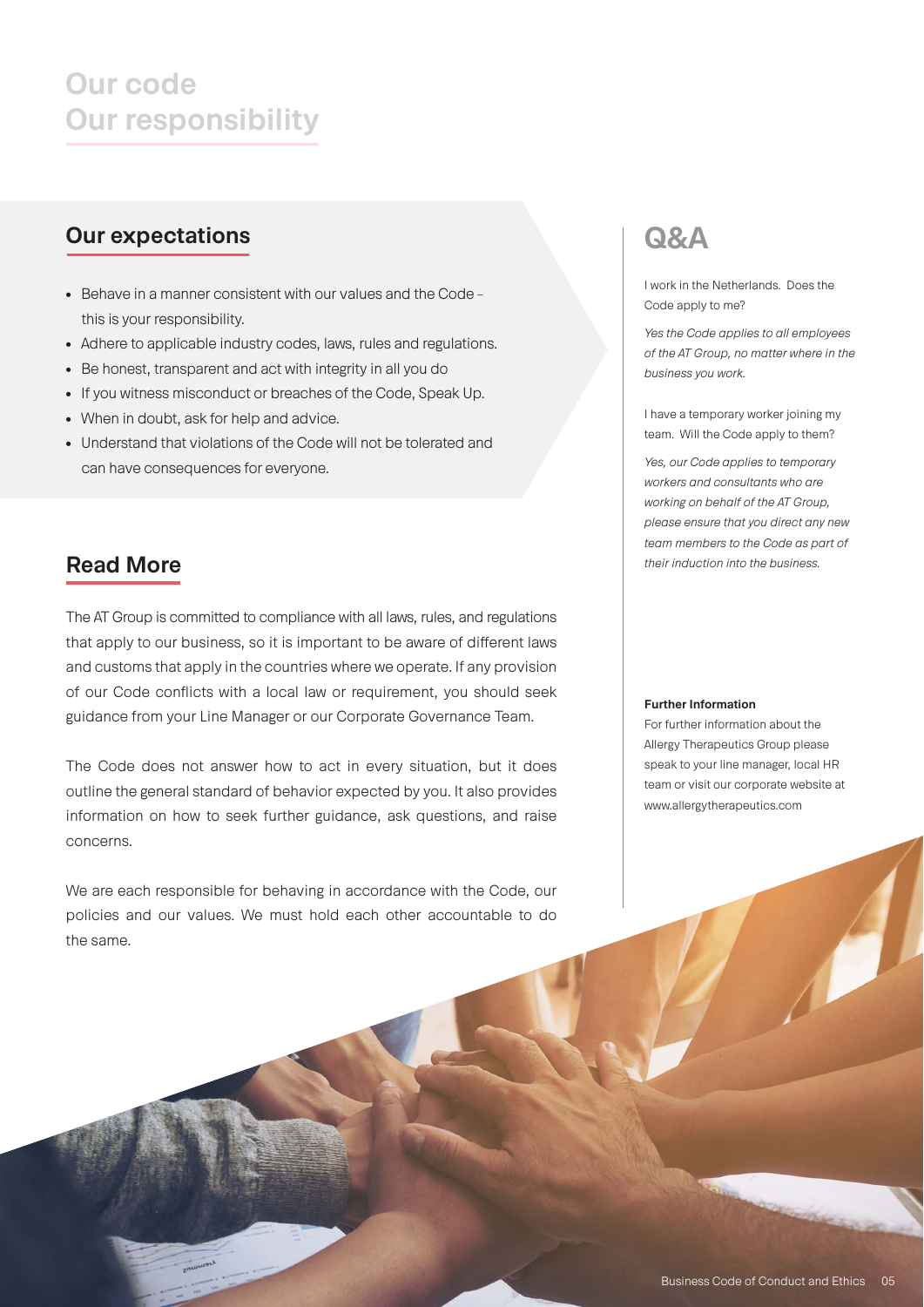## **Quality Part of everything we do**

We work with a quality mindset.

### **Our expectations**

- In every aspect of your work, work with a quality mindset.
- Always put our patient's safety first
- GxP compliance is the responsibility of every employee of the AT Group.
- Understand that adhering to quality standards and good practices is a precondition to obtain and maintain our licence to operate and will protect our patients.

### **Read More**

The purpose of the AT Group is to transform the lives of our patients and those around them. To achieve this, quality and the provision of quality products becomes integral to all aspects of our business.

A good quality culture is the responsibility of everyone working for and on behalf of the AT Group. This includes our whole supply chain. A quality product is what our patients have the right to expect.

Our supply chain is vetted to ensure GxP compliance is met every step of the way and is continuously reviewed to ensure we maintain the high standards we, and our patients, expect.

As an employee you are trained to have the ability to understand the importance of quality and to consider quality in everything that you do, regardless of where you work in the organisation. You are expected to take responsibility to ensure we are doing the right thing. We are all responsible for ensuring that our processes work and are continuously improved. A quality mindset means being accountable for this, empowering others and being able to make difficult decisions when required. You must ensure the safety of our patients, by complying with international standards, the terms of our licenses and the overarching principles of GxP.

If we do not comply with the requirements of healthcare authorities and do not consider our patient safety in everything that we do, we could risk our license to operate. Each of us having a quality mindset will support our efforts with compliance and will also drive a culture of efficiency, continuous improvement and getting things right.

## **Q&A**

I don't work in the Quality team. Do I have to work with a quality mindset?

*Yes. We work in a highly regulated industry. The rules within our industry set out that everyone within our business must be trained to understand the importance of quality and take responsibility for ensuring we meet quality standards. If we don't meet quality standards then our licence may be revoked. Our commercial business sustains our ability to continue to research and develop new pioneering products. Without our licence we cannot manufacturer our products that transform the lives of patients.* 

I received a training reminder for GMP training. I don't work in manufacturing or Quality. Do I have to go?

*Yes. It is a requirement for all employees to receive GMP training and to receive regular training. Quality training is compulsory and required to ensure we meet the requirements of our licence.* 

#### **Further Information**

For further information about our quality culture or employee training, please speak to your line manager, our Quality team or local HR team.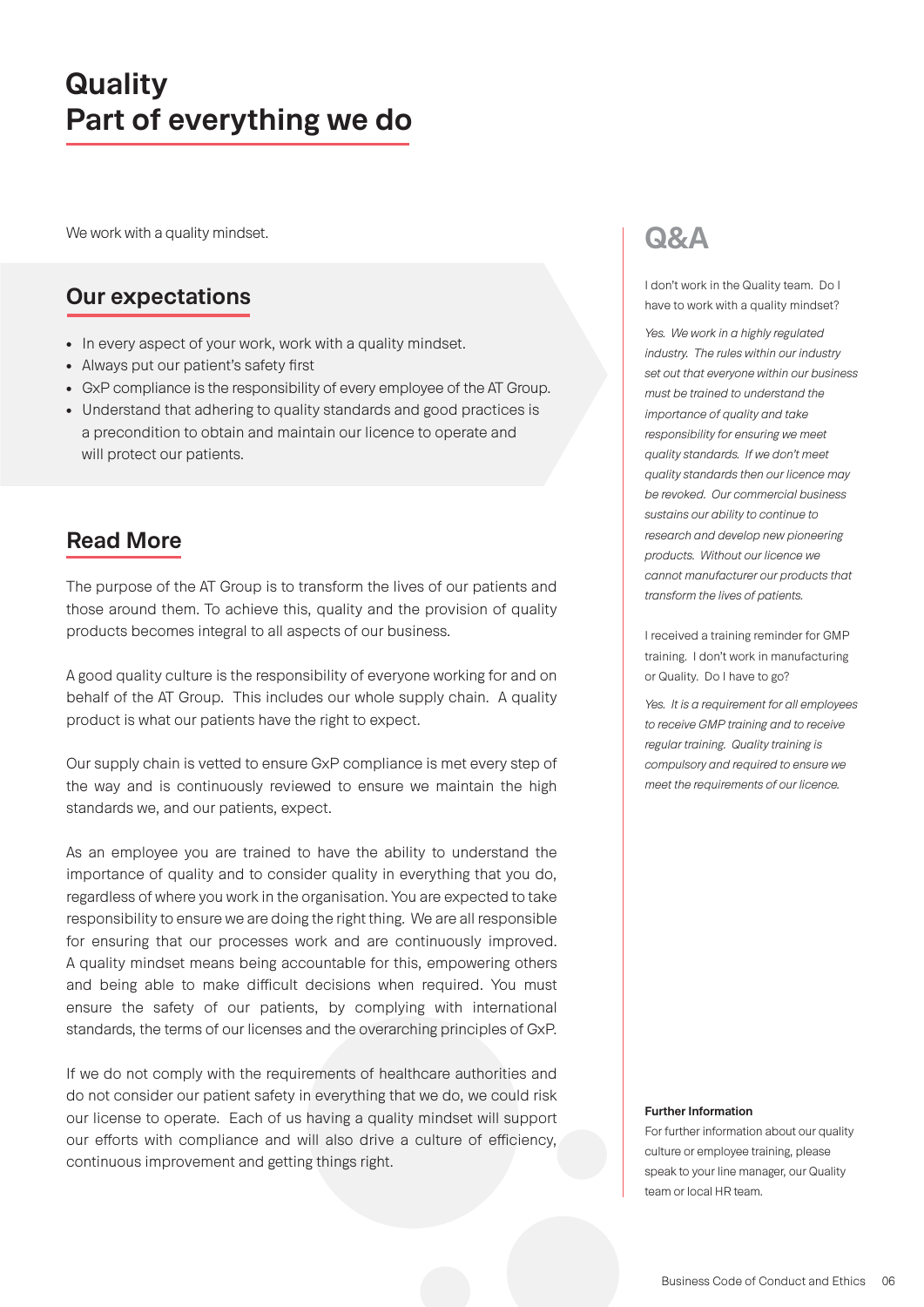## **Our work place Our community**

For us to succeed we need to foster an environment where we can flourish. This is more than the offices in which we work. Our work environment includes our quality mindset, our health and safety standards, our environmental impact, speaking up, discrimination and a commitment to the prevention of modern slavery and human trafficking within the AT Group or within our supply chain.

## **Our expectations**

- Treat everyone equally and with respect
- Comply with occupational health and safety rules
- Do not bully, harass or discriminate
- Immediately report adverse events relating to our products to the Pharmacovigilance team
- Immediately report product quality complaints to the Quality team

## **Read More**

### **Non-discrimination and preventing harassment and bullying**

At the AT Group, we are fully committed to promoting a positive harmonious working environment where every employee is treated with respect and dignity, and in which no one working for or on behalf of the AT Group feels threatened or intimidated because of their age, gender, disability, marital/civil partnership status, race, religion or belief, sex, or sexual orientation. We do not tolerate discrimination, harassment or bullying. This applies to everyone who works for and on behalf of AT Group.

Discrimination, harassment and bullying are inappropriate behaviors. Within the AT Group any form of discrimination, harassment or bullying amounts to misconduct, the consequence of this which may be disciplinary action, up to and including dismissal.

|  |  | . |  |  |  |
|--|--|---|--|--|--|
|  |  | . |  |  |  |
|  |  | . |  |  |  |
|  |  | . |  |  |  |
|  |  | . |  |  |  |
|  |  | . |  |  |  |

## **Q&A**

I witnessed a colleague making fun of another colleague's accent. It's not my place to do anything, right?

*Wrong. We are all responsible for holding each other to account for acting in accordance with the Code. If we see behaviours that violate the Code, we have a duty to Speak Up.*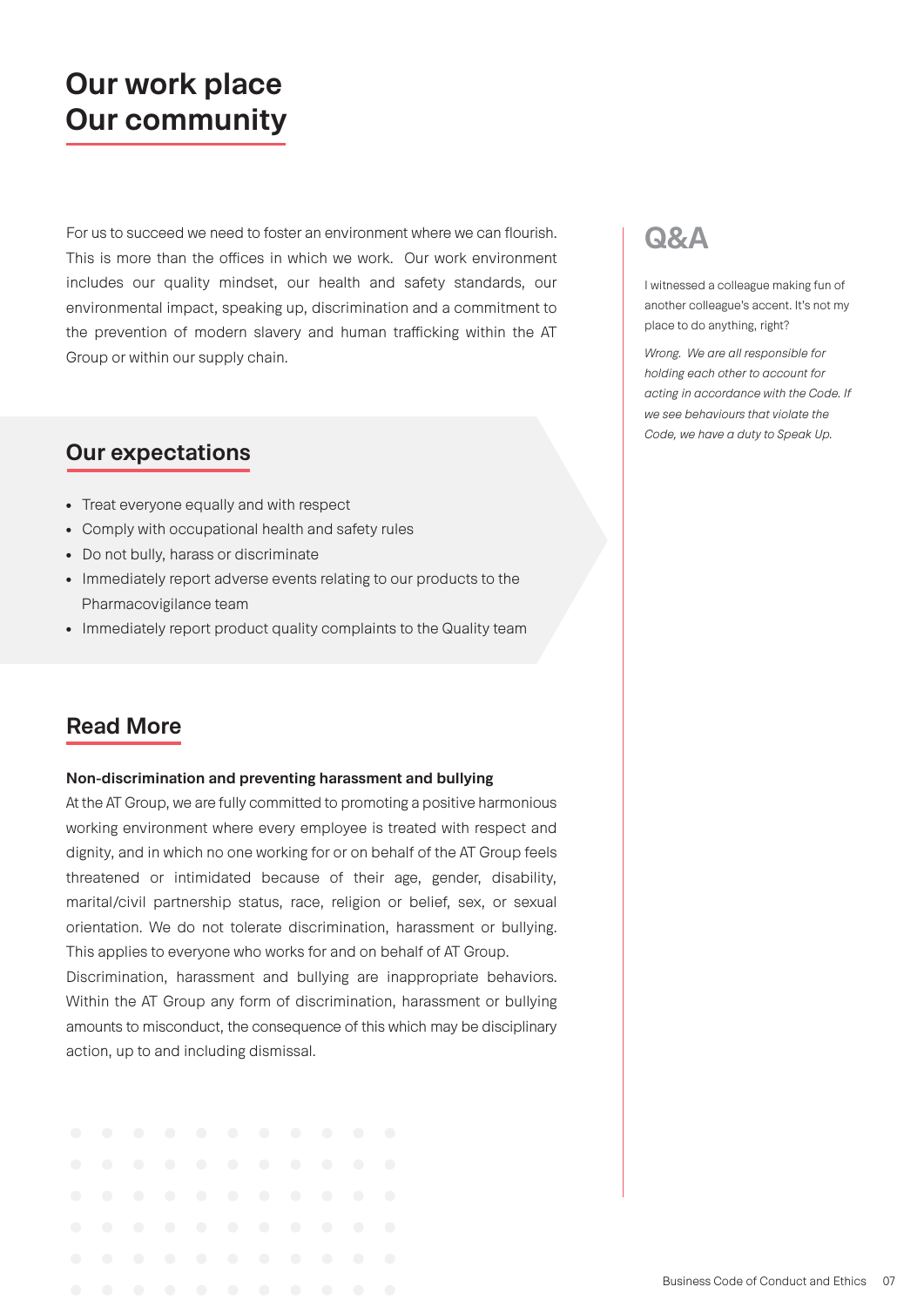## **Our work place Our community**

### **Health & Safety**

The AT Group is committed to providing a safe workplace for everyone who visits our sites whether you are an employee, business partner or visitor. Health and safety should always be considered and where you see unsafe or hazardous conditions, report them to your local health and safety team. Comply with our policies and procedures when at work, this extends to our business partners and visitors who attend our site. Comply with applicable laws and regulations. Where you are unsure, seek advice from your host, manager or local health and safety team.

### **Reporting Adverse Events & Product Complaints**

The safety and quality of our products for our patients is our primary concern.

We have an obligation to report any issue that could be related to the safety and quality of our products. Issues may be reported in the form of adverse events or product complaints.

As an employee if you see, suspect, or become aware of an adverse event or potential product complaint, you have a responsibility to report that information immediately. Follow our policies and if you are unsure speak to a line manager.

## **Q&A**

I've seen lots of trailing cables in an area of the office. I think this could be a trip hazard. Is it my responsibility to report it?

*Yes. We are all responsible for health and safety in the workplace. If we see something that could be dangerous, we must report it.*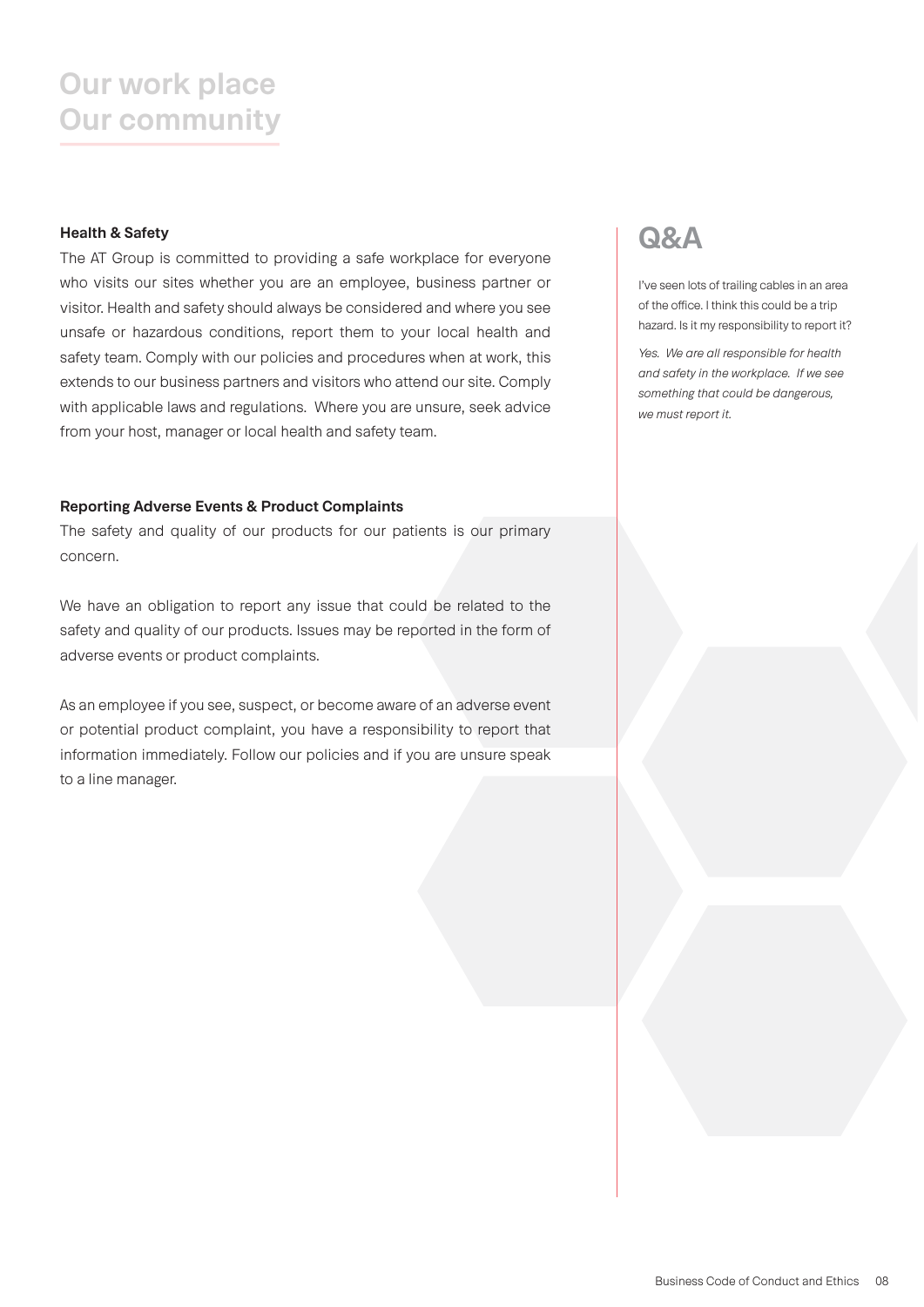## **Our work place Our community**

### **Our Environmental Impact**

At the AT Group, we understand that the climate crisis is the most serious challenge currently facing the global community and we know that decisions we make now, together with our actions and behaviours, must align with a carbon neutral future.

We know that we must take a responsible and forward looking approach to environmental issues and the principals of sustainability.

AT Group commits to:

- Monitoring our energy usage across the Group to understand our total carbon footprint of the global business and proactively look at ways to reduce this.
- Promoting environmental awareness among all employees and stakeholders.
- Adhering to any environmental laws and regulations in the countries that we operate.

We expect all AT Group employees to comply with environmental policies, local waste disposal and recycling requirements and to be proactive in taking steps to reduce waste and energy use.

We also expect our employees to be conscious of their environmental impact in their daily work tasks and consider how they can reduce their impact on the environment. In line with our values our employees should share ideas and suggestions of how we can reduce our impact on the environment.

### **Modern Slavery and Human Trafficking**

We are committed to the prevention of modern slavery and human trafficking within our own business and our supply chains.

Modern slavery and human trafficking are criminal offences and a violation of fundamental human rights. We have a zero-tolerance approach to modern slavery and human trafficking, and we will adhere to all laws relevant to countering modern slavery and human trafficking that apply to our business.

Our suppliers and their sub-suppliers must adhere to the same standards.

## **Q&A**

I've come across a report on line which implies that one of our suppliers has been implicated in a scandal surrounding forced labour. What do I do?

*Report your concerns immediately to your local Legal and Compliance*  Officer. We conduct rigorous due *diligence on our supply chain and will investigate the report and take any action deemed appropriate.*

#### **Further Information**

For further information please speak to your line manager, local HR team, Quality team, Pharmacovigiance team or Corporate Governance team.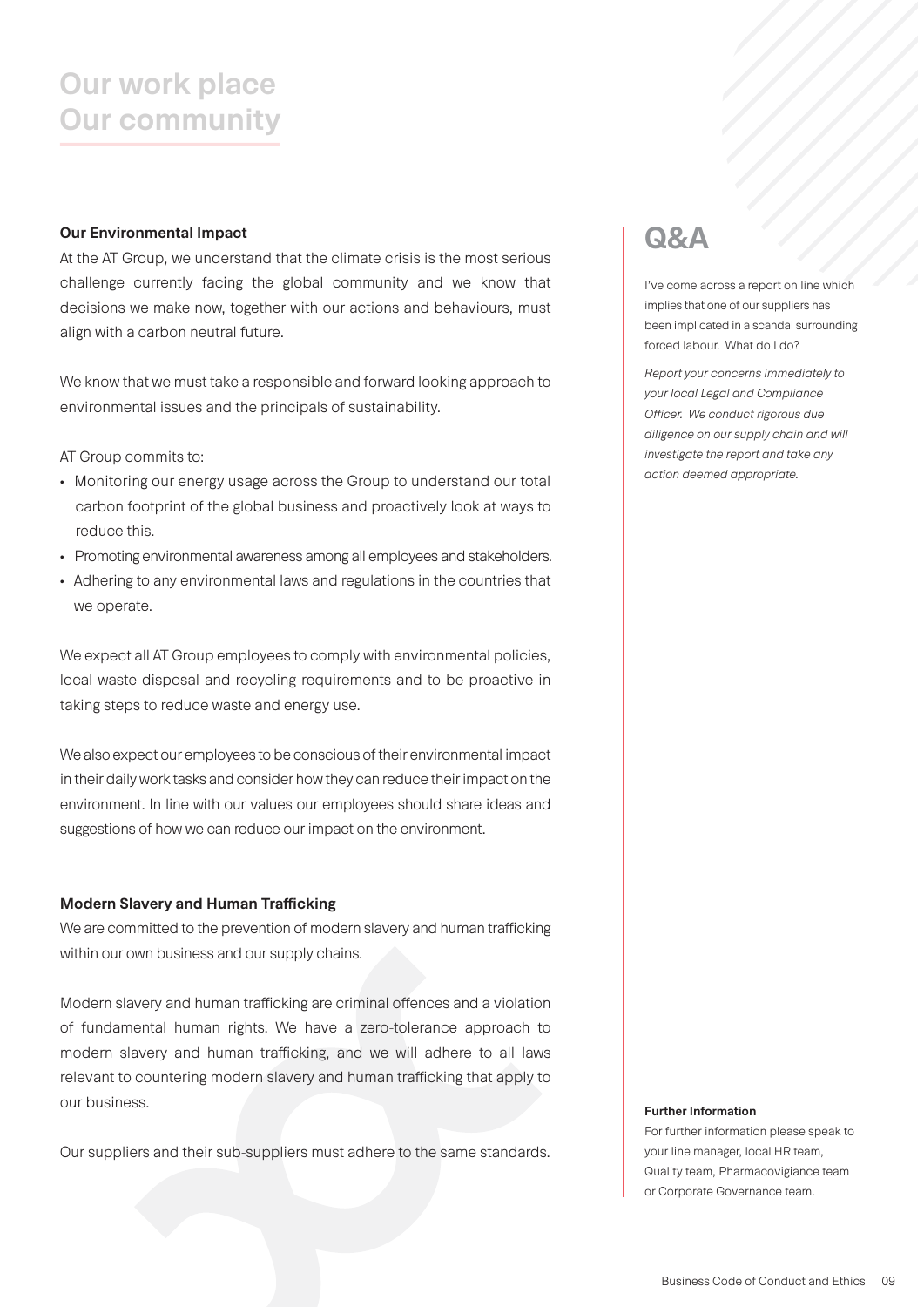## **How we work Transparency, honesty and integrity**

## **Our expectations**

- Comply with all applicable industry codes, laws, rules and regulations, our Values and the Code.
- Act transparently, honestly and with integrity
- Report any conflicts of interest you believe you may have
- Keep confidential information safe and secure
- Handle all personal information securely and with care
- Familiarise yourself with our internal code on share dealing.
- Do not engage in insider trading or disclose insider information

## **Read More**

### **Anti-Bribery and Corruption**

We believe that all forms of bribery and other corrupt practices are an unethical way to conduct business, regardless of local customs, and we remain committed to complying with all applicable anti-bribery and anti-corruption laws.

We do not pay bribes, kickbacks, or facilitation payments, at any time, for any reason. This applies equally to everyone who works for or on behalf of the AT Group.

All AT Group employees are required to read and understand the Anti-Bribery and Corruption Policy as well as undertake training on an annual basis. Additionally, employees who engage third parties to act for or on behalf of AT Group are required to read and understand the Third Party Engagement Policy as well as undertake training on an annual basis. Managers are responsible for ensuring their team training is up to date and complete.

All third parties the AT Group work with go through a robust on boarding process where risk based due diligence is undertaken seeking to prevent bribery in our supply chain.

Further measures, as greater described below, are in place to ensure that the risk of bribery and corruption is mitigated in our business dealings.

## **Q&A**

I'm being asked to make a payment to the procurement manager of the customer organisation to make a sale. It doesn't feel right. What should I do?

*Don't do it. You would be in breach of the Code and depending on the circumstances may even be committing a crime. Report the situation to your Manager or Local Legal & Compliance*  Officer.

I'm attending a two day business meeting with employees from a CRO who we are currently working with for a clinical trial. They are travelling to meet me and some other colleagues. Under the terms of our contract with the CRO we would pay their pre-approved expenses for travelling to the meeting. They have requested to fly first class and want to stay in a luxury hotel. I'm worried that if I don't approve the travel requests it will affect the results of the trial. Should I approve the flights and hotel as they requested?

*No. All third parties we engage undergo due diligence and are expected to behave in line with our Code and other applicable policies. Any travel expenses in respect of the meeting would need to in line with the Code, our policies, and our contract with the CRO. Report the request to your manager and local Legal and Compliance Officer.*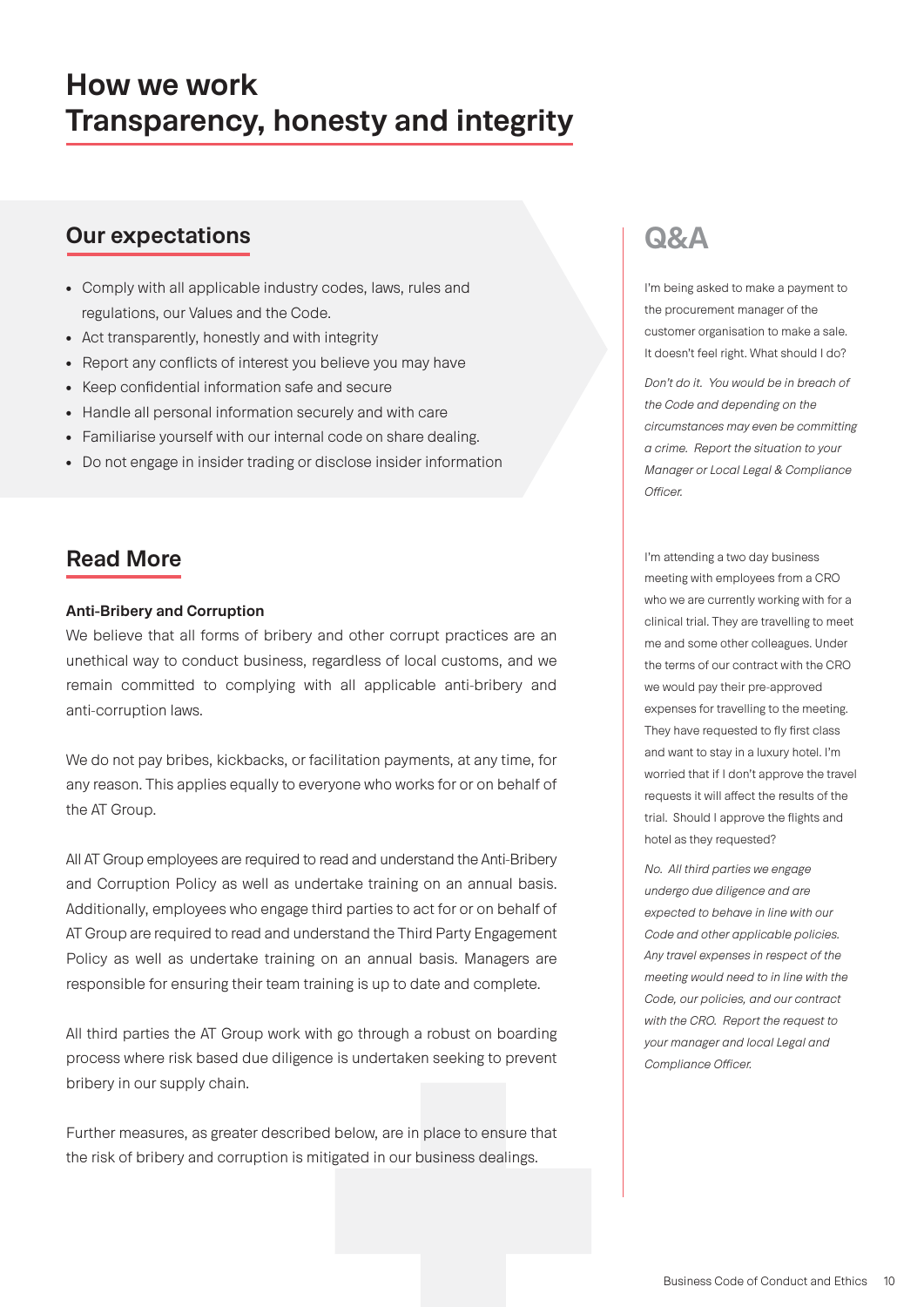## **How we work Transparency, honesty and integrity**

### **Interactions with Health Care Professionals and Health Care Organisations**

We interact with Healthcare Professionals and Healthcare Organisations to develop and bring to market products which we believe achieve our purpose of transforming lives by breaking new ground in immunology treatment. Our interactions with Healthcare Professionals and Organisations cover a range of activities including the promotion, sales, marketing, scientific exchange, education, market access, research and development of our products.

We ensure that all representation and information we provide in respect of our products is accurate and appropriate. Our advertising must never be misleading or false. Any payments we make to healthcare professionals are done in a transparent manner, disclosed and in line not only with local laws and regulation but also in line with our own policies and procedures.

As a group, we are bound by various national and international codes, regulations and laws. This means that we adhere to all applicable national and international codes, regulations and laws. We act with integrity and we do not engage in illegal activity such as bribery or corruption.

We also respect that the healthcare professionals and healthcare organisations we engage, are bound by their own codes, regulation and laws. In our engagement with such professionals and organisations we do not compromise the standard that they are themselves held by.

### **Our Business Partners**

When engaging business partners we act objectively and with integrity. We only engage business partners who meet robust quality, contractual and legal standards. The procurement of business partners is based on the requirements of our business and this is conducted in a transparent and unbiased manner following our guidelines, policies and procedures, always avoiding any conflict of interest. Our guidelines, policies and procedures are designed to be extensive – including elements such as audits, vendor assessments, GDPR and financial checks – to make sure that we work with the right business partners.

## **Q&A**

I want to engage a HCP to speak on our behalf at a symposium. I've noticed that the rates in their proposal is much more than we are paying other HCPs for similar work. What should I do?

*Raise your concern with your manager and local Legal and Compliance Officer. The engagement of any HCP must be in line with our Global HCP Engagement Policy and payments are based on fair market value.* 

I want to sponsor a HCP to attend a conference. Is there anything I should consider?

*Yes. You need to follow our Global HCP Engagement Policy which sets out guidelines in respect of how to have sponsorship approved. The policy has other useful guidelines in respect of travel you may also be considering arranging as part of the sponsorship or expenses you are considering reimbursing.*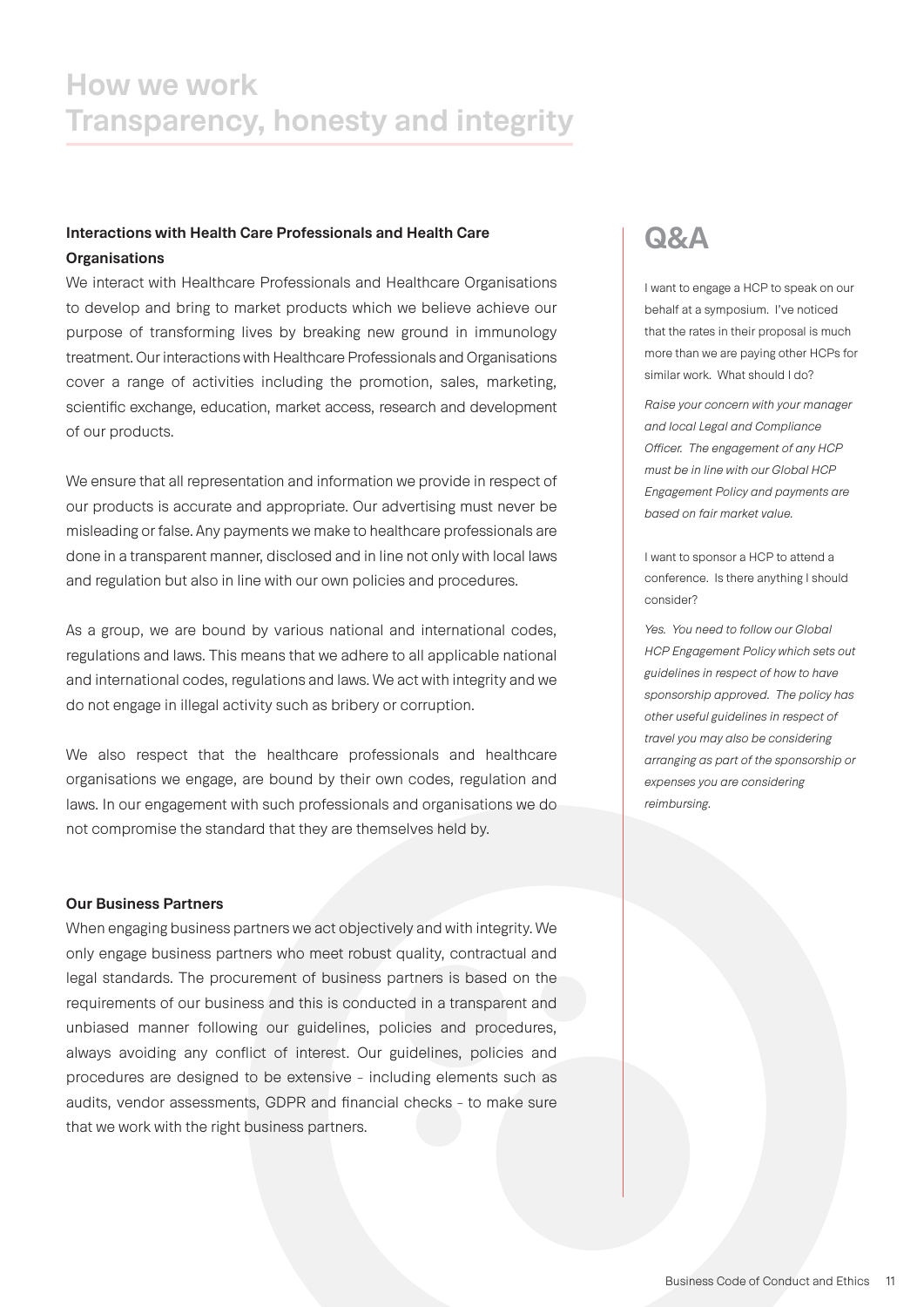### **Interactions with Patients**

Our patients are the reason that our business exists.

We approach all our interactions with patients and Patient Organizations with empathy, transparency and respect. Our ultimate intention and goal in all patient and Patient Organisation interactions is to develop breakthroughs in immunology, allergy immunotherapy and our other areas of product focus which are tailored to provide transformative solutions to patients' needs.

When we interact with patients and Patient Organizations, we do so respectfully and in a manner consistent with applicable laws, regulations, industry standards and codes, ethical considerations, and our policies.

### **Conflicts of Interest**

A conflict of interest arises when an employee's personal interests and associations are of a nature that they can unduly influence the employee's business judgements, decisions and actions and can adversely impact the employee's ability to perform work for the AT Group objectively and effectively or, they may have legal and /or regulatory consequences for any part of the AT Group.

All AT Group employees must take care to ensure that no conflict of interest – actual or perceived – arises between their duty as an AT Group employee, and any interests outside of work.

All employees are required to fully disclose any conflicts of interest they think they have at the point of hiring, immediately upon the conflict of interest arising and also via an annual declaration process, so that we can properly evaluate, monitor, and manage them.

Conflicts of interest disclosed by AT Group employees are dealt with on a case-by-case basis and risk-assessed based on the individual situation and context.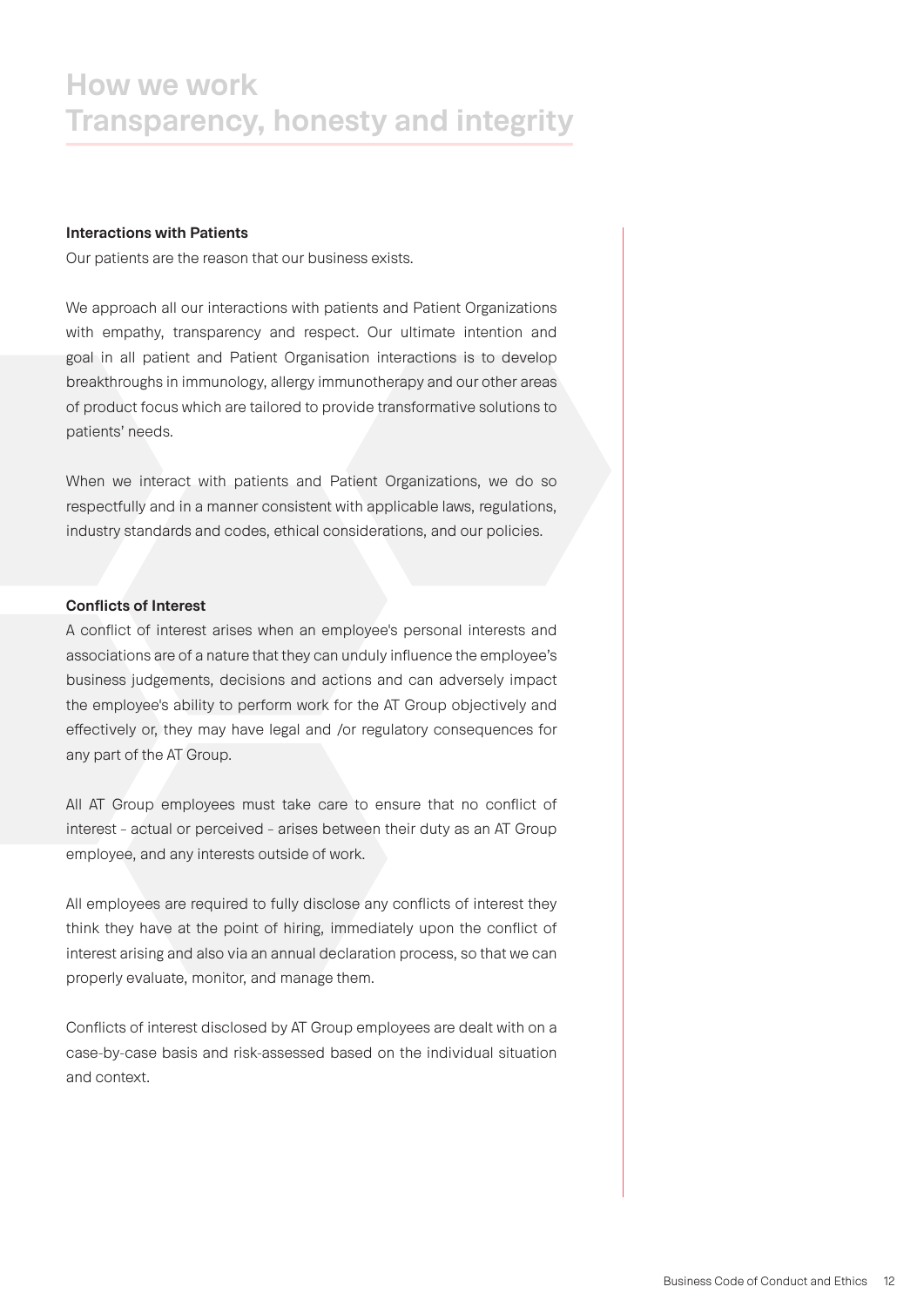### **Anti-Money Laundering, Terrorism Financing and Anti-Tax Evasion**

We do not directly or indirectly facilitate money-laundering or terrorism financing. At the AT Group we conduct an on boarding process for our business partners which includes performing due diligence on them. We do not facilitate tax evasion. We only work with business partners with the same mindset, business partners who:

- a) pay appropriate taxes in accordance with applicable laws and regulations; and
- b) do not knowingly aid, abet, counsel or procure tax evasion.

### **Data Privacy and Security**

We handle personal data securely, in accordance with all applicable laws and regulations, our policies and, where relevant, our contracts. We respect individual's personal data. If you have any concerns about the processing of personal data, raise your concern and Speak Up.

### **Confidential Information**

Confidential information is exactly that – confidential. The AT Group treats confidential information securely and with care. Our employees do the same and understand the importance of confidential information. Confidential information could be salary information, customer databases, supplier lists or fee information.

### **Inside Information and Trading**

Allergy Therapeutics plc is listed on the London Stock Exchange and is therefore subject to the Market Abuse Regulation which prohibits insider dealing and the unlawful disclosure of inside information.

You must not unlawfully disclose inside information, engage in insider trading or incite others to do the same.

Inside information is information that has not been made public and that, if it were made public, would be likely to have a significant effect on our share price.

This does not just apply to our employees but to any business partner who is privy to such information. If you are in doubt speak to our Corporate Governance Team.

## **Q&A**

A business partner has requested that we pay in cash for their services. Can we do that?

*No. This is a red flag for tax evasion. Report the request to your local Finance team or Legal and Compli*ance Officer.

I've heard from a colleague that our recent clinical trial results are great. The results of the trail haven't been made public yet. I'd like to buy shares. Is that okay?

*No. Your colleague has told you inside information; information that isn't public and not all employees will know. It is illegal to purchase shares when in possession of inside information. Before the trial results have been made public the information is classified as inside information.*

#### **Further Information**

Other related Policies and SOPs include:

- Anti-Bribery and Corruption Policy
- Employee Handbook
- HCP Engagement Policy
- Third Party Engagement Policy
- Patient Engagement Policy
- Conflict of Interest Policy
- IT Security Policy
- Speak Up Policy
- Treasury Policy
- Delegations of Financial Authority
- Data Protection Policy
- Group share dealing code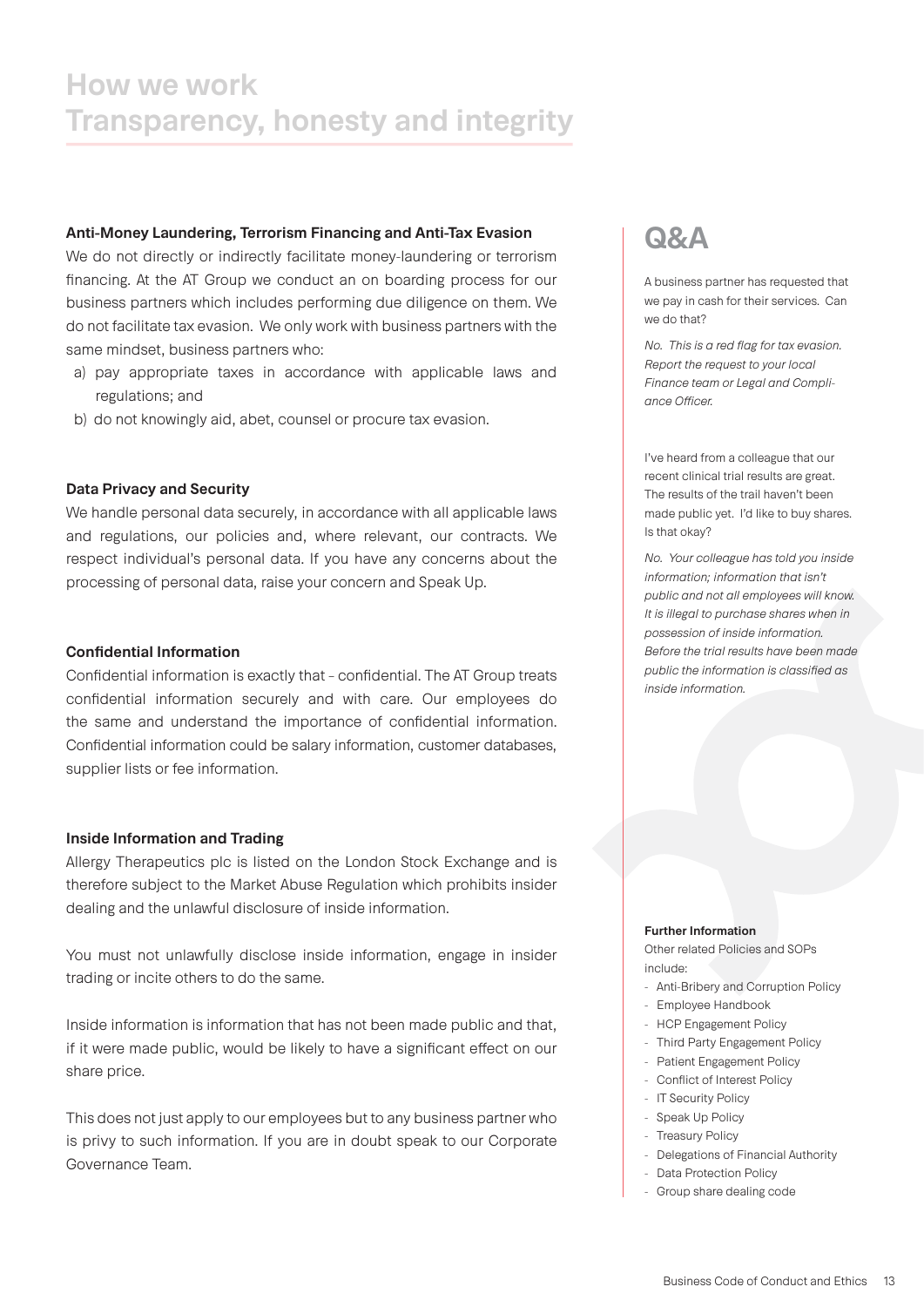### **Speak Up**

We expect all AT Group employees to Speak Up and raise or report any situations where they see or suspect misconduct or violations of our Code, company policies and applicable laws and regulations. When employees Speak Up, this provides the AT Group with the necessary information and insights to be able to tackle issues and problems before they become much bigger problems.

#### **Non-retaliation**

The AT Group constantly strives to build a culture where all employees feel free to raise concerns and Speak Up. We therefore prohibit retaliation - by anyone – against any AT Group employee who reports concerns in good faith. If we find that retaliation has occurred, we view this as grounds for disciplinary action, including dismissal, subject to local laws.

| $\bigodot$ | $\bigcirc$ | $\bigcirc$ | $\bigcirc$ | $\bigcirc$ | $\bigodot$ | $\bigodot$ |  |
|------------|------------|------------|------------|------------|------------|------------|--|
| $\bigodot$ | $\bigcirc$ | $\bigcirc$ | $\bigcirc$ | $\bigcirc$ | $\bigcirc$ | $\bigodot$ |  |
| $\bigodot$ | $\bigcirc$ | $\bigcirc$ | $\bigcirc$ | $\bigcirc$ | $\bigcirc$ | $\bigodot$ |  |
| $\bigodot$ | $\bigcirc$ | $\bigcirc$ | $\bigcirc$ | $\bigcirc$ | $\bigcirc$ | $\bigcirc$ |  |
| $\bigodot$ | $\bigcirc$ | $\bigcirc$ | $\bigcirc$ | $\bigodot$ | $\bigodot$ | $\bigcirc$ |  |
| $\bigodot$ | $\bigcirc$ | $\bigcirc$ | $\bigcirc$ | $\bigcirc$ | $\bigcirc$ | $\bigcirc$ |  |
| $\bigodot$ | $\bigcirc$ | $\bigodot$ | $\bigodot$ | $\bigodot$ | $\bigodot$ | $\bigodot$ |  |
| $\bigodot$ | $\bigcirc$ | $\bigcirc$ | $\bigcirc$ | $\bigcirc$ | $\bigcirc$ | $\bigcirc$ |  |
| $\bigodot$ | $\bigodot$ | $\bigodot$ | $\bigodot$ | $\bigodot$ | $\bigodot$ | $\bigodot$ |  |
| $\bigcirc$ | $\bigcirc$ | $\bigodot$ | $\bigcirc$ | $\bigcirc$ | $\bigcirc$ | $\bigcirc$ |  |
| $\bigcirc$ | $\bigcirc$ | $\bigcirc$ | $\bigodot$ | $\bigcirc$ | $\bigodot$ | $\bigcirc$ |  |